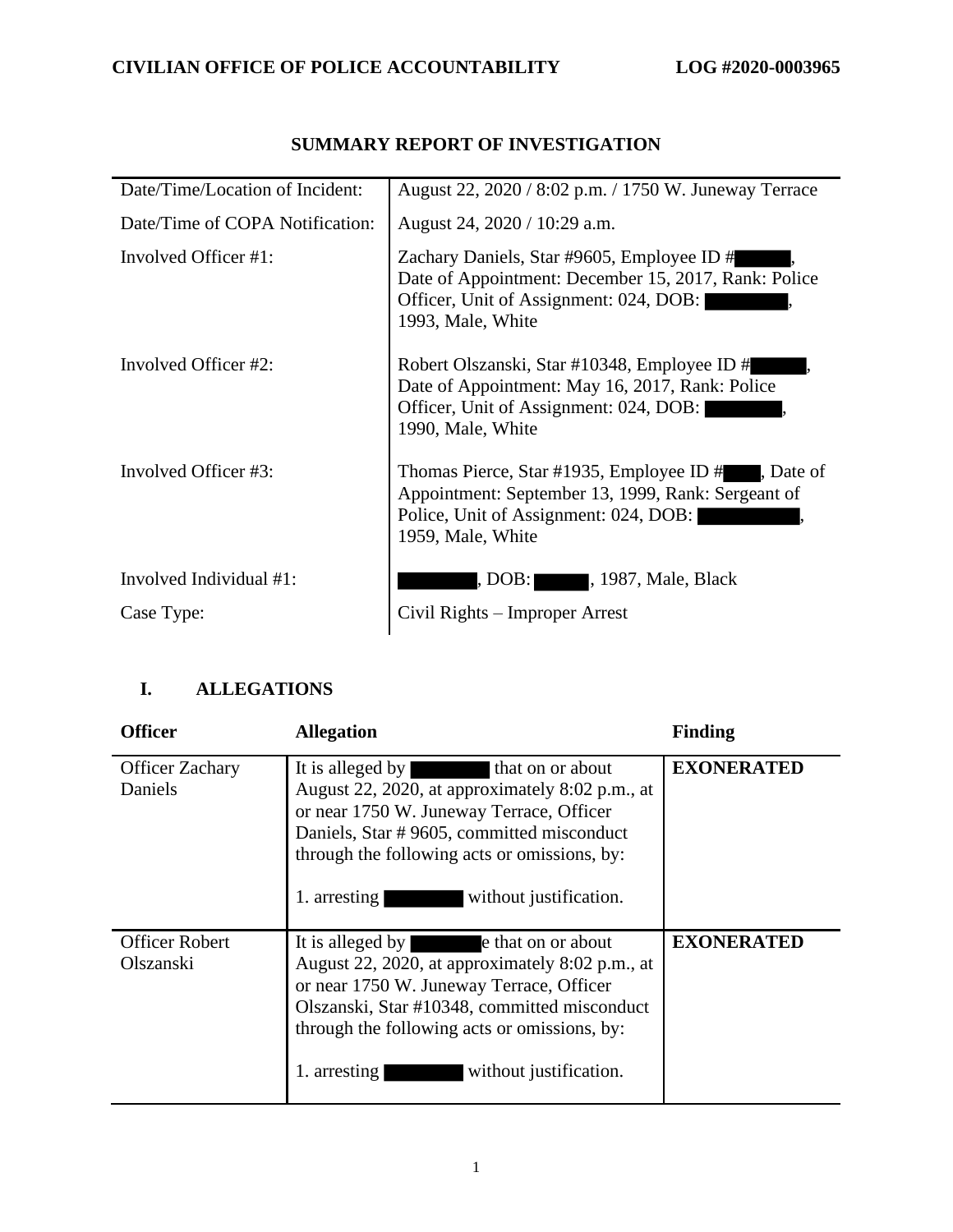| <b>Sergeant Thomas</b><br>Pierce | It is alleged by<br>that on or about<br>August 22, 2020, at approximately 8:02 p.m., at<br>or near 1750 W. Juneway Terrace, Sergeant<br>Pierce, Star #1935, committed misconduct | <b>UNFOUNDED</b> |
|----------------------------------|----------------------------------------------------------------------------------------------------------------------------------------------------------------------------------|------------------|
|                                  | through the following acts or omissions, by:<br>without justification.<br>. arresting                                                                                            |                  |

### **II. SUMMARY OF EVIDENCE<sup>1</sup>**

On August 22, 2020, at approximately 7:52 p.m., Officers Zachary Daniels and Robert Olszanski responded to the park located at 1750 W. Juneway Terrace (Park 518) following reports of a large party with loud music and a bonfire. <sup>2</sup> Upon arriving at the location, the officers observed an unauthorized fire in the park, for which (""") claimed responsibility. The officers arrested after he refused to provide his identification and interfered with the officers' orders to extinguish the fire.

In an **interview with COPA**<sup>3</sup> on November 3, 2020, stated he was attending a birthday party at the park when officers arrived at the scene.  $\blacksquare$ , who has history of problems with officers from the  $24<sup>th</sup>$  District, decided to "egg [them] on a little bit"<sup>4</sup> by falsely claiming he started the fire. He asserted the fire did not violate the Chicago Park District Code, as it had a grill and a lid. An officer asked for 's identification in order to write a ticket, but refused, believing the officer did not have cause to demand his identification. The officers then arrested and placed him into the back of a police vehicle. **The last of a state** told COPA he did not own the firepit, did not start the fire, and did not restart the fire after it was partially doused.

The **Body Worn Camera (BWC) videos <sup>5</sup>** of Officers Daniels and Olszanski capture the officers entering the park, where they encounter and other members of the party near a circular firepit. The firepit is ablaze and located within ten feet of nearby trees. The officers point to a sign prohibiting bonfires in the park and direct the group to extinguish the fire.  $\blacksquare$ , who is confrontational towards the officers, claims ownership of the firepit but refuses to extinguish the fire. insists no crime has occurred and the officers cannot demand his identification unless they place him in custody. The officers tell they need his identification to write him a citation, but he refuses to comply with their request.

As argues with the officers, he instructs other members of the group to reignite the fire after is it partially doused. Another partygoer pours what appears to be lighter fluid on the fire and the flames increase. The officers handcuff and place him in custody, but he refuses to

 $1$  COPA conducted a full and complete investigation of this matter, including the interview of the complainant, and the collection and review of digital and documentary evidence. As part of COPA's ongoing efforts to increase case closure capacity, certain cases are summarized more succinctly in a Modified Summary Report of Investigation.

<sup>2</sup> Attachment #5, Event Query

 $3$  Attachment #8, Statement  $4$  Attachment #8,

Statement at 5:15 minutes.

<sup>5</sup> Attachments #2 and 3, BWC videos of Officers Daniels and Olszanski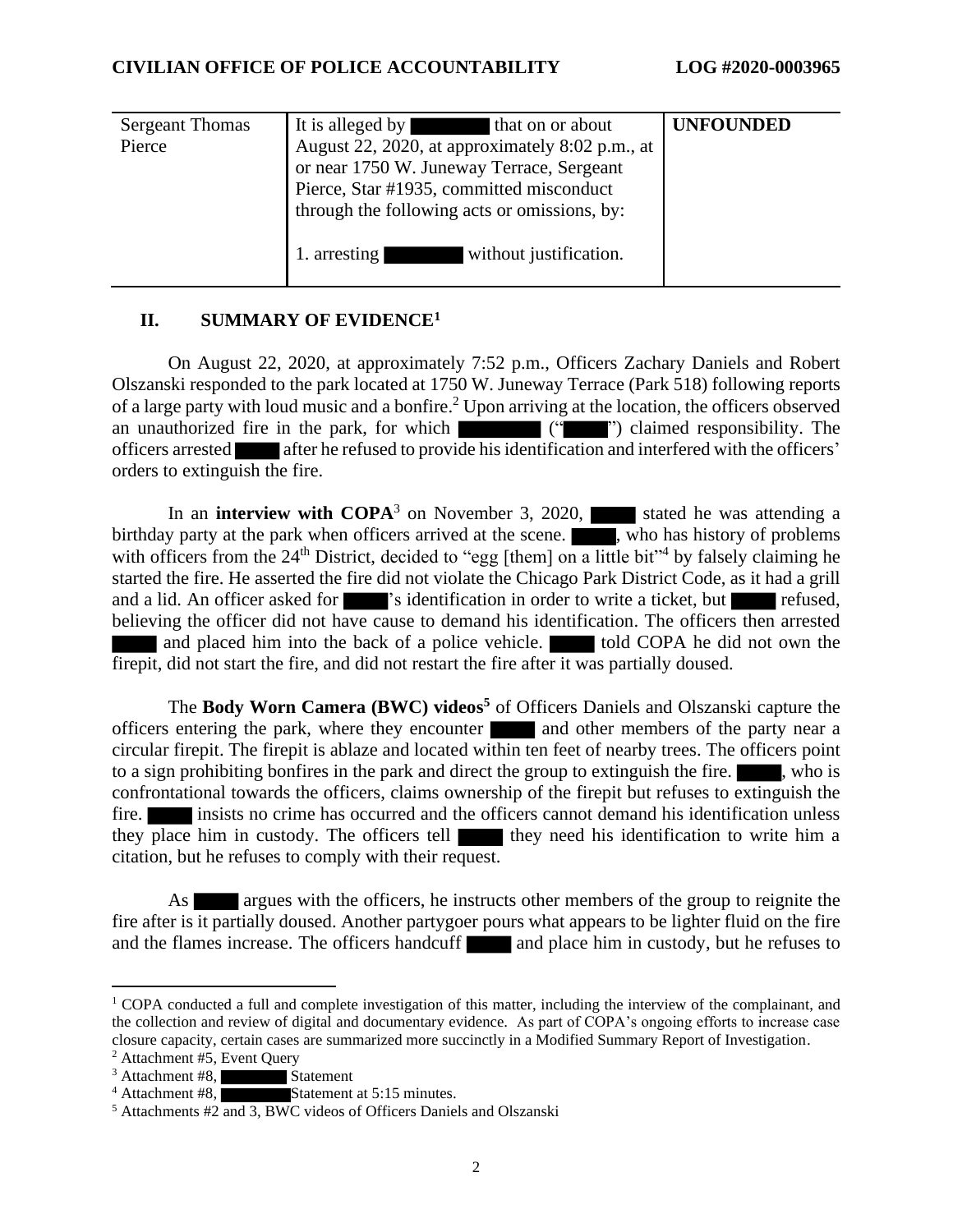enter the police vehicle and requests to speak to the officers' supervisor. Eventually, the vehicle and the officers transport him to the  $24<sup>th</sup>$  District, where Sgt. Pierce speaks to in a holding cell. Sgt. Pierce and the officers repeatedly explain to why he is under arrest. responds by denying he set the bonfire and claiming the fire was already extinguished when the officers arrived at the scene.

The **Original Case Incident Report<sup>6</sup>** completed by Officer Daniels documents the incident in which officers observed a large gathering of people in the park. The report notes that members of the party were drinking hard liquor and the smell of burnt cannabis was in the air. The officers observed an open flame in a metal bonfire ring, with Firestarter logs on top of the fire. The officers informed the group of people at a nearby picnic table that bonfires are prohibited, and the fire must be extinguished.  $\blacksquare$ , however, instructed the other members of his group to ignore the officers' directions and allow the fire to continue burning. He repeatedly refused to comply with the officers' request for his identification, causing the officers to place him in handcuffs. When the officers led to their vehicle, he "dead weighted" his body and resisted entering the vehicle. 's actions instigated a large crowd to form around the officers, causing the officers to fear for their safety and impeding their ability to perform their duties. Approximately 16 minutes after was handcuffed, he entered the police vehicle and officers transported him to the 024<sup>th</sup> District without incident.

The **Arrest Report<sup>7</sup>** submitted by Officer Daniels documents 's arrest for MCC violation 10-36-185 CH.VII B.6 (unauthorized fire in a park). The report notes instigated public disorder by instructing bystanders to interfere and prevent the arresting officers from fulfilling their legal duties. A custodial search of 's backpack produced 26 plastic baggies containing a green leafy substance, suspect cannabis. He was charged with one felony count of manufacturing/dealing cannabis and two misdemeanor counts of obstructing an officer.

The **OEMC Event Query Report<sup>8</sup>** indicates a 911 caller reported a large crowd in the park with loud music, a fire ring, and someone riding a motorcycle. The caller further stated that people have held nightly parties in the park for the past week.

The **Chicago Park District Code – Chapter VII.B.6**<sup>9</sup> states no person shall light or make use of any fire in the Park District except that fires for cooking purposes may be made in portable metal containers or grills, in designated areas only, under such regulation as may be prescribed by the General Superintendent. Any fire for cooking purposes shall be continuously under the care and direction of a competent person over eighteen years of age from the time it is kindled until it is extinguished. No fire shall be built within ten feet of any tree or building, or beneath the branches of any trees or in any underbrush. Any person who violates this code shall be subject to a civil fine of up to \$500.

<sup>8</sup> Attachment #5

<sup>6</sup> Attachment #4

<sup>7</sup> Attachment #1

 $9$  Attachment #11, pg. 8.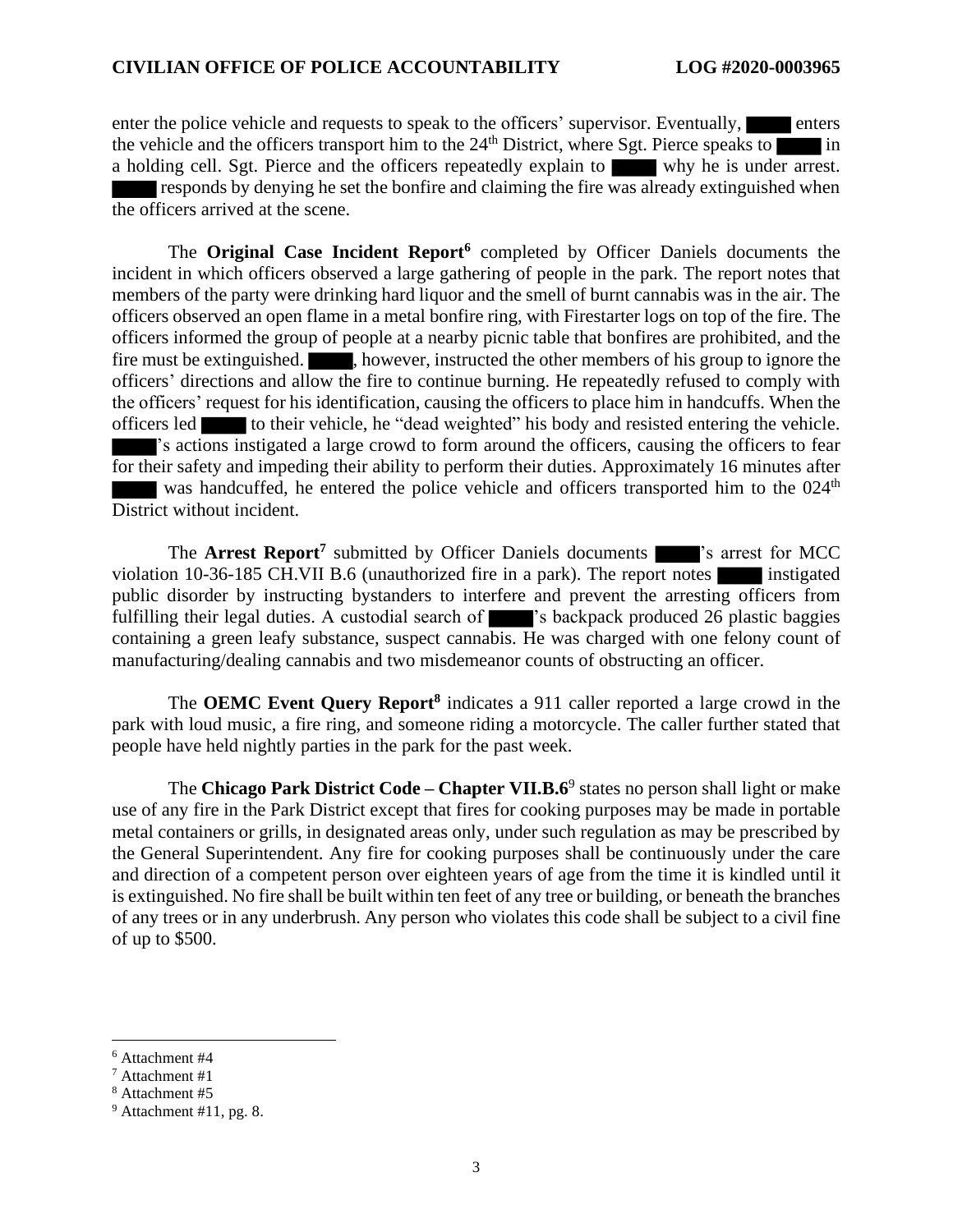#### **III. ANALYSIS AND CONCLUSION**

alleged that Officers Daniels and Olszanski arrested him without proper justification. After examining the available evidence, including Department reports, BWC videos, and the audio recording of 's interview, COPA has determined by clear and convincing evidence that the ordinance violation occurred, and the ensuing arrest was lawful and proper.

 alleged Officers Daniels and Olszanski arrested him for a noncriminal offense. The underlying offense of starting a fire in a park is a violation of the Chicago Park District Code that carries a civil fine. Park patrons must observe and adhere to the rules and regulations of the Park District. The Chicago Municipal Code authorizes members of the Chicago Police Department to enforce the Park District Code, including its prohibition on bonfires.<sup>10</sup> When a situation prevents an officer from issuing an Administrative Notice of Ordinance Violation (ANOV) citation<sup>11</sup> because the violator cannot or will not produce a valid identification card, or the violator's identify cannot be verified via CLEAR, the officer may place the violator under arrest and process him or her in accordance with the procedures outlined in the Department directive entitled "Processing Persons Under Department Control."<sup>12</sup>

In this case, Officers Daniels and Olszanski were dispatched to the park in response to a report of a large party with loud music and a bonfire. The officers arrived at the park and conducted an investigatory stop in order to determine whether the partygoers were violating any laws or ordinances. **immediately acknowledged he was the owner of the firepit, but he refused to** identify himself, insisting no crime had occurred. He then ignored the officer's verbal commands and escalated the situation by instructing another partygoer to restart the fire, which the partygoer did.  $\blacksquare$  's repeated refusal to provide his identification and extinguish the fire obstructed the officers' ability to issue an ANOV. As a result, COPA finds that Officers Daniels and Olszanski were authorized to arrest in accordance with Department policy.

After careful consideration of all the facts, COPA finds there is clear and convincing evidence that was violating Park District rules and regulations when he ignited the firepit, then caused another partygoer to reignite it. Accordingly, COPA finds that 's arrest was justified, and the allegation against Officers Daniels and Olszanski is **EXONERATED**. 13

Approved:

\_\_\_\_\_\_\_\_\_\_\_\_\_\_\_\_\_\_\_\_\_\_\_\_\_\_\_ \_\_\_\_\_\_\_\_\_\_\_\_\_\_\_\_\_\_\_\_\_\_\_\_\_\_\_\_\_\_\_\_\_\_ Matthew Haynam

*Deputy Chief Administrator*

8/17/2021

Date

<sup>10</sup> MCC 10-36-185, Enforcement of Chicago Park District Ordinances

<sup>&</sup>lt;sup>11</sup> Special Order S04-22-01, Exemptions and Restrictions for Issuing ANOV Citations

<sup>&</sup>lt;sup>12</sup> Special Order S06-01, Processing Persons Under Department Control

<sup>&</sup>lt;sup>13</sup> Sgt. Pierce, who named in his complaint, was not present for  $\blacksquare$ 's arrest. Sgt. Pierce's only interaction with was in the holding cell at the 24<sup>th</sup> District, where the sergeant reiterated to whow he was under arr was in the holding cell at the 24<sup>th</sup> District, where the sergeant reiterated to why he was under arrest. Therefore, COPA finds the allegation that Sgt. Pierce arrested without justification is **UNFOUNDED**.